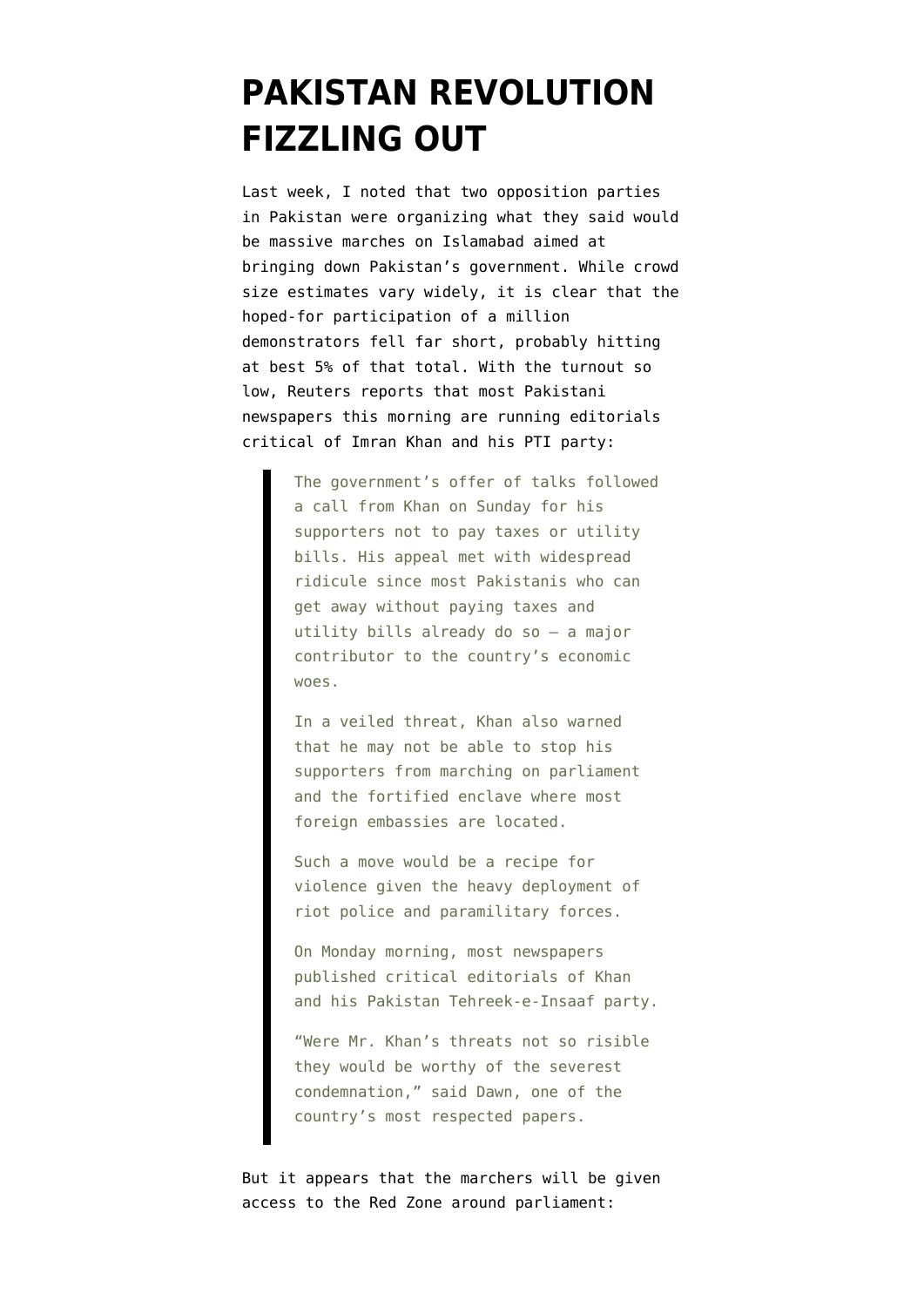The Supreme Court has rejected the federal government's plea seeking to restrain protesters from moving toward the Red Zone area of the capital.

"That is something for the government to handle," Chief Justice Nasirul Mulk said, while rejecting the attorney general for Pakistan's (AGP) plea to pass an order stopping protesters of the Pakistan Tehreek-e-Insaf (PTI) and Pakistan Awami Tehreek (PAT) from entering the area.

Perhaps because his proposal about boycotting taxes and utility bills has been met with ridicule, [Khan's party is trying to clarify](http://www.dawn.com/news/1126093/well-stop-power-supply-from-tarbela-if-centre-cuts-our-electricity-kp-minister) [somewhat:](http://www.dawn.com/news/1126093/well-stop-power-supply-from-tarbela-if-centre-cuts-our-electricity-kp-minister)

> Speaking to Dawn, Ghani said provincial taxes will be collected as per routine but the public will not be paying any federal taxes along with electricity and gas bills.

He said the civil disobedience movement was against the corrupt and incompetent federal government and not the government managing the province.

And it turns out that PTI believes it has some leverage in this move:

> Responding to a question, Ghani said that if the centre dared to disconnect power supply to KP, the province will have the right to stop supply from Tarbela which falls within the provincial jurisdiction.

That is quite a threat, since the [generators at](http://www.worldbank.org/en/news/feature/2013/02/06/expanding-the-power-of-tarbela-dam) [Tarbela dam supply 16% of Pakistan's](http://www.worldbank.org/en/news/feature/2013/02/06/expanding-the-power-of-tarbela-dam) [electricity](http://www.worldbank.org/en/news/feature/2013/02/06/expanding-the-power-of-tarbela-dam). The dam sits only about 30 miles from Islamabad.

Meanwhile, both [Khan](http://www.dawn.com/news/1126090/day-5-pti-pat-stay-put-as-govt-in-crisis-management-mode) and [PAT leader Tahirul](http://tribune.com.pk/story/749480/live-islamabad-sit-ins-updates-imran-to-address-supporters-at-3pm/) [Qadri](http://tribune.com.pk/story/749480/live-islamabad-sit-ins-updates-imran-to-address-supporters-at-3pm/) have given the government 48 hours to